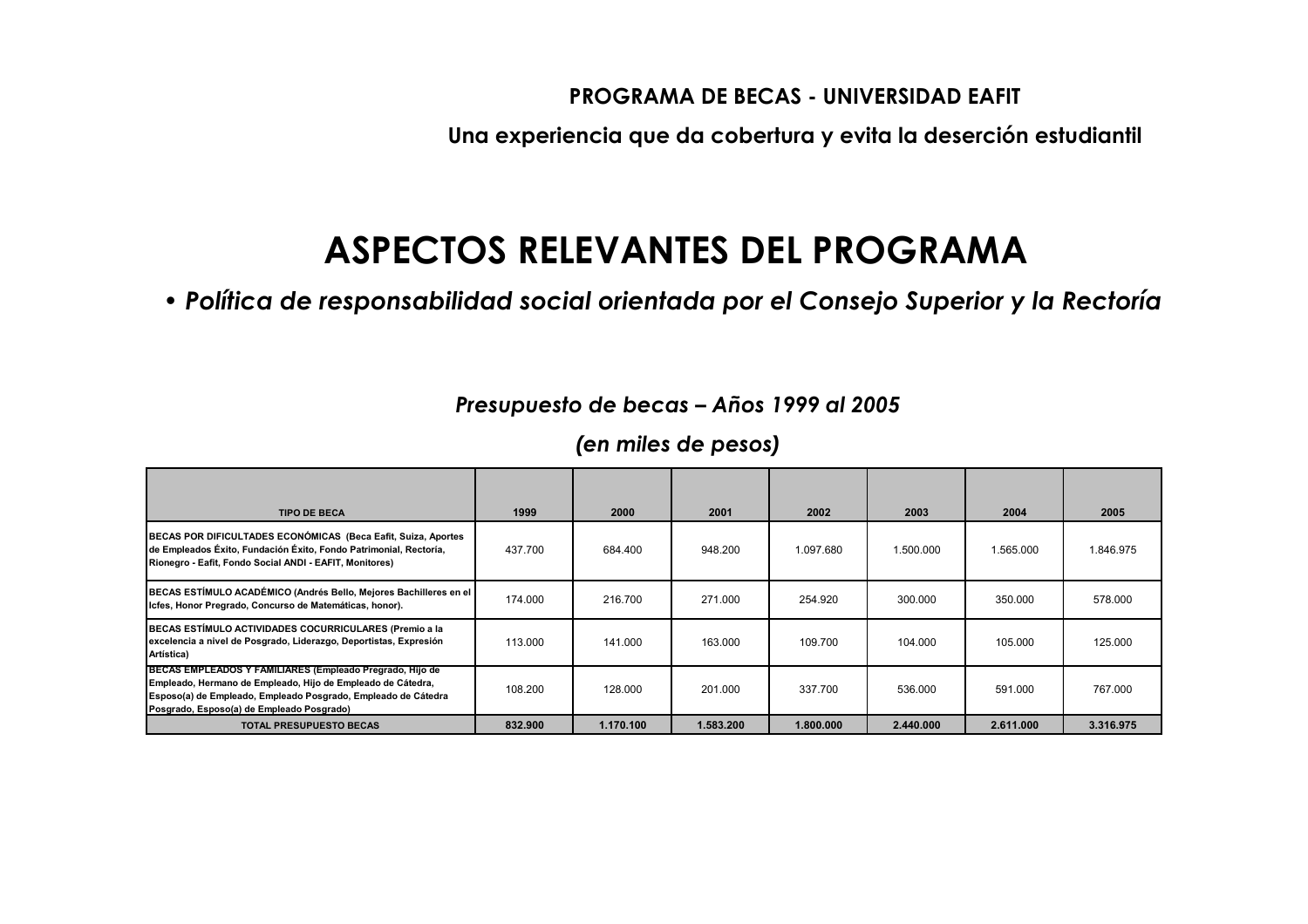Una experiencia que da cobertura y evita la deserción estudiantil

## ASPECTOS RELEVANTES DEL PROGRAMA

• Estudiantes becados con dificultades económicas, independiente del estrato socioeconómico

Número de becados en pregrado por semestre en los últimos diez años

|                                              | NÚMERO DE BECADOS |      |      |      |      |      |      |      |      |      |       |              |
|----------------------------------------------|-------------------|------|------|------|------|------|------|------|------|------|-------|--------------|
| <b>TIPO DE BECA</b>                          | 1995              | 1996 | 1997 | 1998 | 1999 | 2000 | 2001 | 2002 | 2003 | 2004 | 20051 | <b>TOTAL</b> |
| <b>BECAS ESTÍMULO ACADÉMICO</b>              | 31                | 55   | 85   | 112  | 183  | 194  | 175  | 185  | 209  | 207  | 99    | 1535         |
| <b>BECAS POR DIFICULTADES ECONÓMICAS</b>     | 168               | 393  | 580  | 587  | 737  | 775  | 790  | 771  | 911  | 924  | 369   | 7005         |
| <b>BECAS EMPLEADOS Y FAMILIARES</b>          | 80                | 147  | 130  | 128  | 168  | 170  | 205  | 209  | 350  | 299  | 147   | 2033         |
| BECAS ESTÍMULO EN ACTIVIDADES COCURRICULARES | 33                | 113  | 89   | 151  | 152  | 187  | 217  | 166  | 174  | 216  | 104   | 1602         |
| <b>TOTAL BECAS</b>                           | 312               | 708  | 884  | 978  | 1240 | 1326 | 1387 | 1331 | 1644 | 1646 | 719   | 12175        |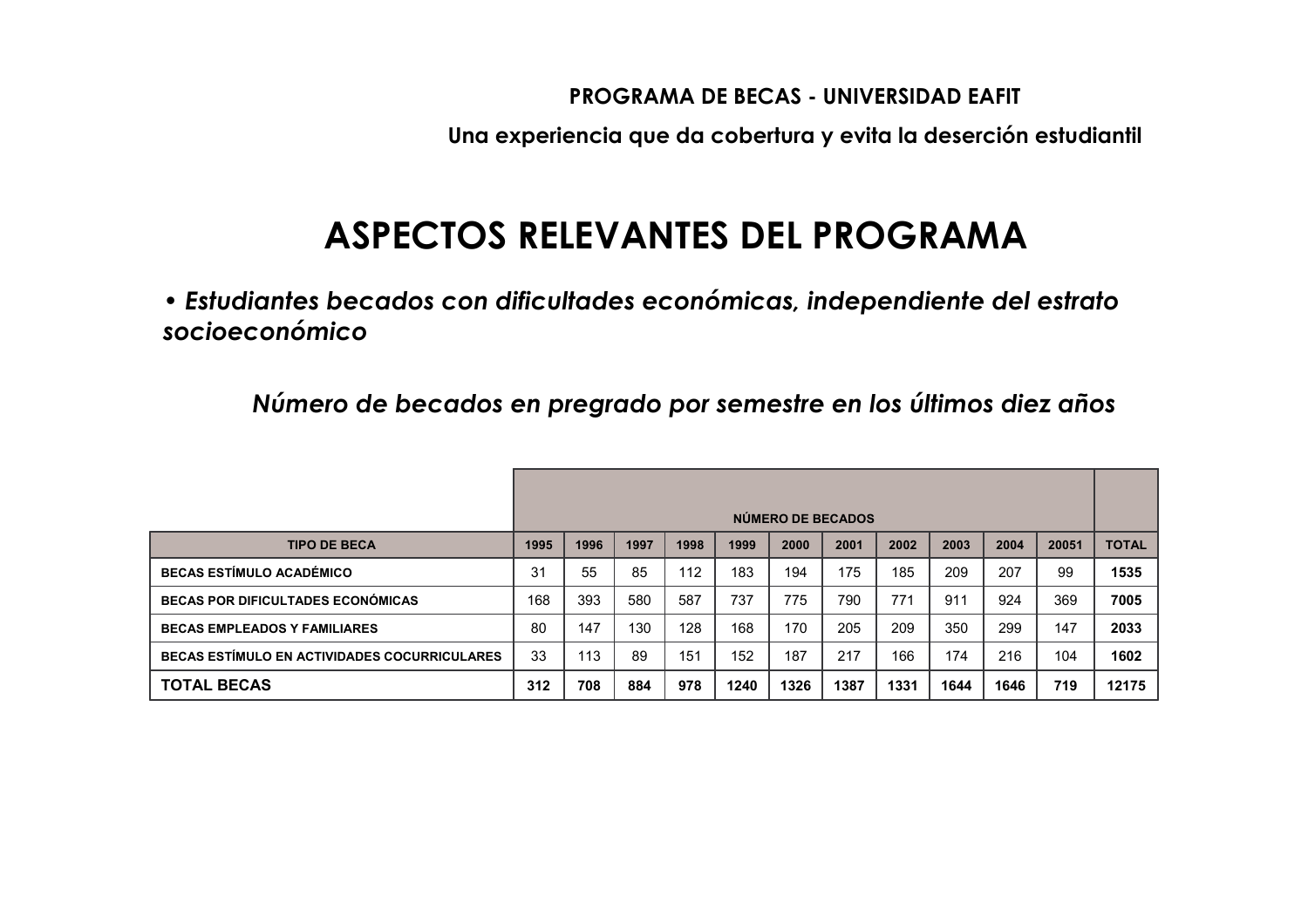Una experiencia que da cobertura y evita la deserción estudiantil

## ASPECTOS RELEVANTES DEL PROGRAMA

· Cobertura integral que se da exclusivamente para estudiantes provenientes de estratos 1, 2 y 3

· Egresados becados

Egresados becados por tipo de beca últimos diez años (1995 – 2004)

| <b>TIPO DE BECA</b>                             | NÚMERO DE<br><b>EGRESADOS</b> | <b>PARTICIPACIÓN</b><br>POR AÑO |
|-------------------------------------------------|-------------------------------|---------------------------------|
| BECAS ESTÍMULO ACADÉMICO                        | 206                           | 2,58%                           |
| BECAS ESTÍMULO A LAS ACTIVIDADES COCURRICULARES | 376                           | 4,70%                           |
| BECAS POR DIFICULTADES ECONÓMICAS               | 1038                          | 12,98%                          |
| <b>BECAS EMPLEADOS Y FAMILIARES</b>             | 162                           | 2,03%                           |
| TOTAL EGRESADOS ÚLTIMOS 10 AÑOS                 | 1782                          | 22,28%                          |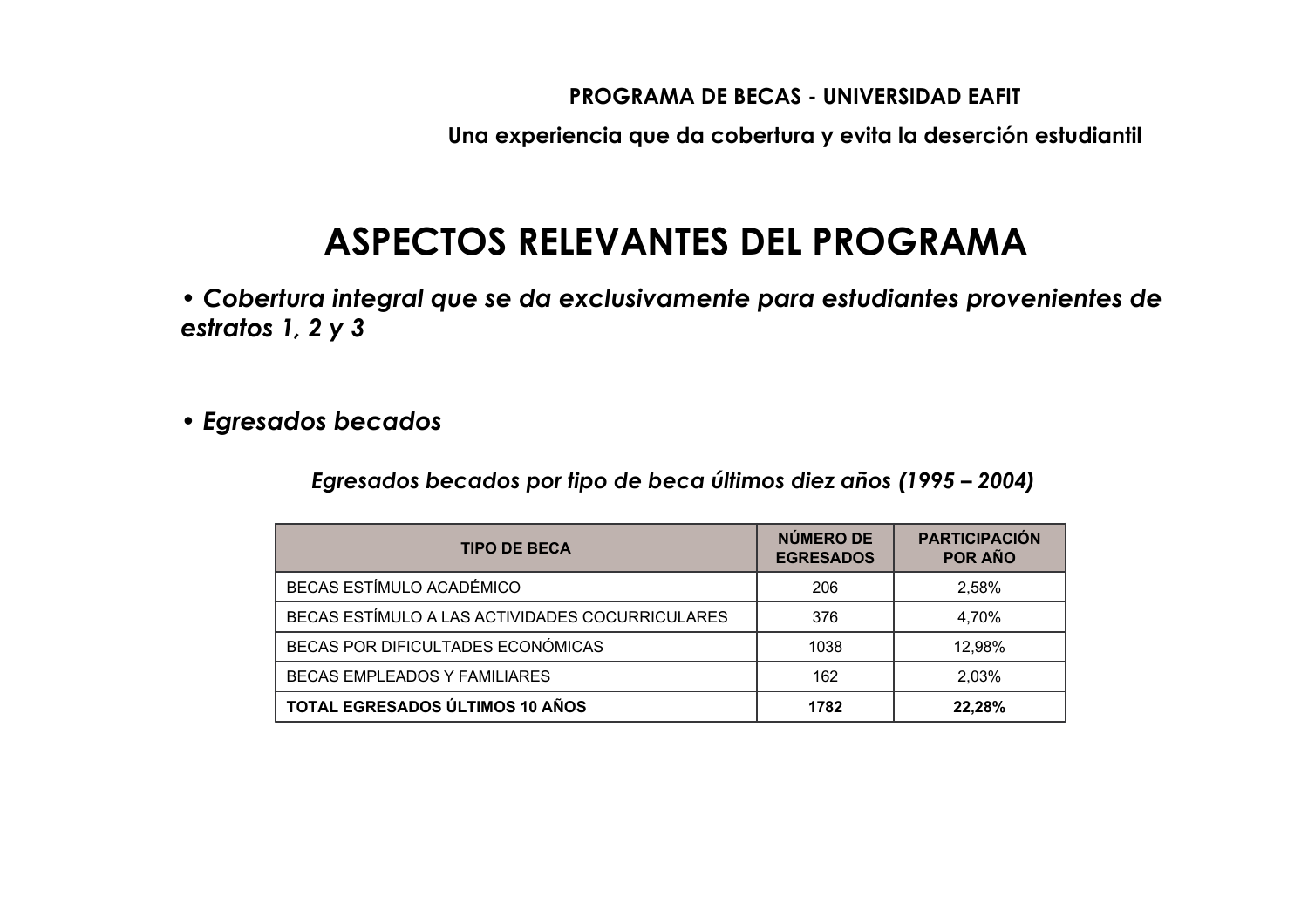Una experiencia que da cobertura y evita la deserción estudiantil

## ASPECTOS RELEVANTES DEL PROGRAMA · Apoyo académico

 $\checkmark$  Cursos de nivelación

√Orientación vocacional

√Consultoría psicológica

√Cursos de idiomas y de extensión

 $\sqrt{}$ Talleres de reflexión

√Consultorio matemático

√Taller de técnicas de estudio

## • Apoyo económico

 $\checkmark$  Alimentación

√Libros, materiales, transporte, fotocopias...

 $\checkmark$  Apoyo de los diferentes proveedores de la Universidad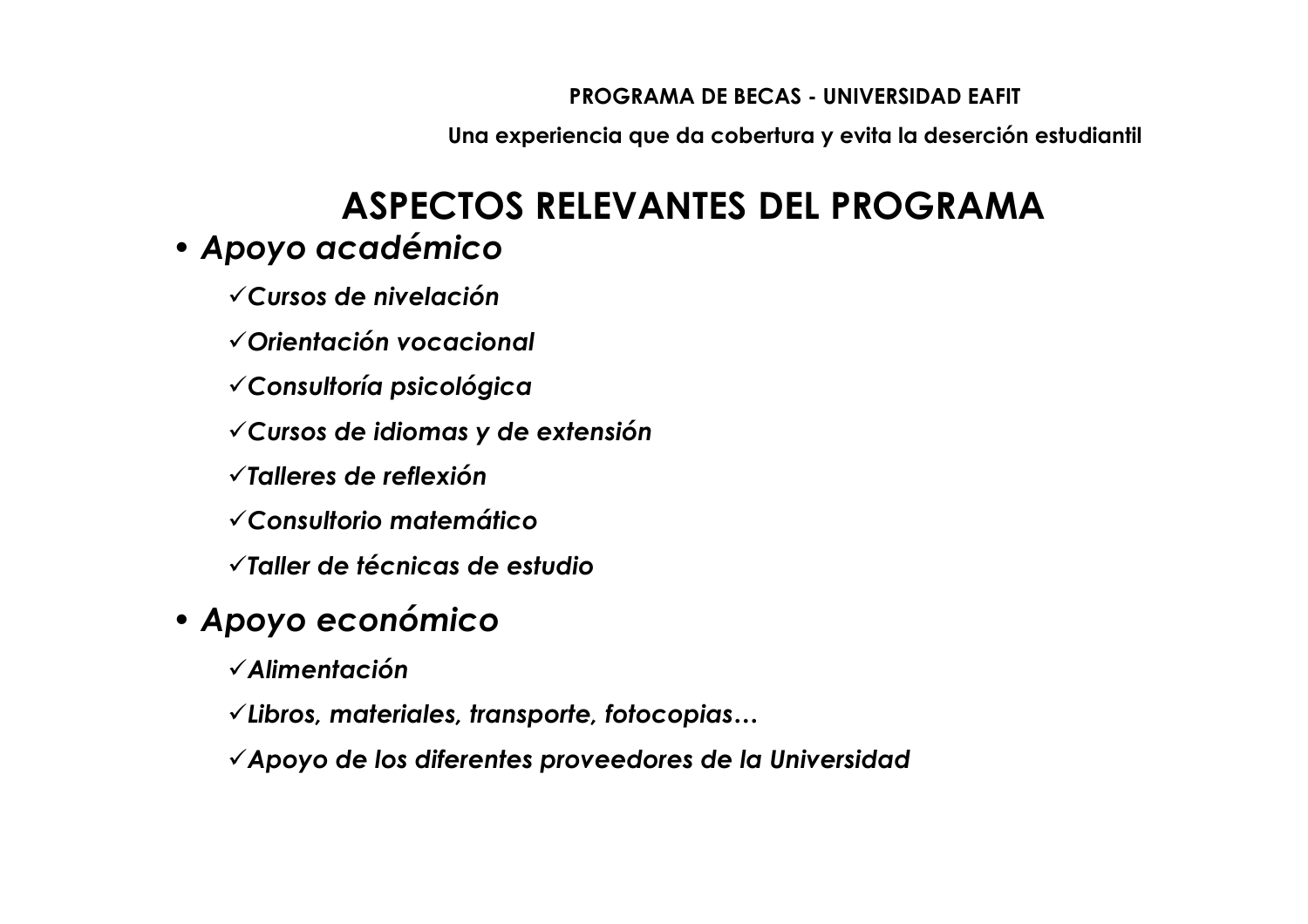Una experiencia que da cobertura y evita la deserción estudiantil

# ASPECTOS RELEVANTES DEL PROGRAMA

## • Apoyo administrativo y logístico al programa

 $\checkmark$  Políticas, reglamentos y procedimientos

 $\checkmark$  Presupuesto disponible

 $\sqrt{k}$ ecurso humano suficiente e idóneo

 $\checkmark$  Aplicativo de apoyo

 $\sqrt{$ Proceso de selección

√ Comités para asignación de becas

 $\checkmark$  Página WEB

√Asesoría académica por parte de jefes de carrera y profesores

 $\checkmark$  Sistema de convocatorias interno y externo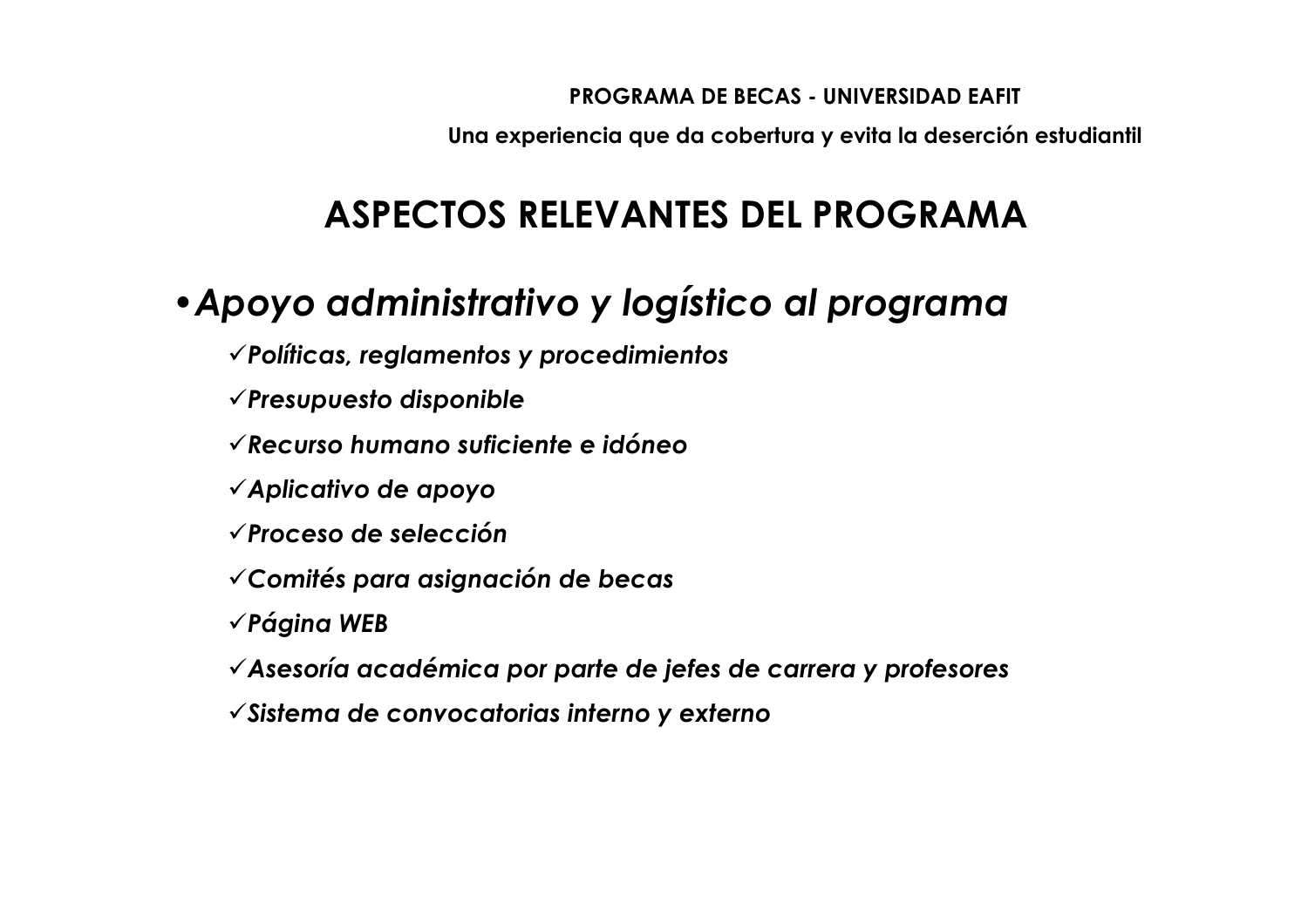Una experiencia que da cobertura y evita la deserción estudiantil

# **LIMITACIONES DEL PROGRAMA**

- · Carga emocional del becario
- Estudiantes foráneos de escasos recursos
- · Deserción

Deserción becados últimos diez años (1995 – 2004)

| <b>TOTAL BECADOS</b> | NÚMERO DE         | <b>PARTICIPACIÓN</b> |
|----------------------|-------------------|----------------------|
| ÚLTIMOS 10 AÑOS      | <b>DESERTADOS</b> | <b>POR AÑO</b>       |
| 11.454               | 369               | 3.2%                 |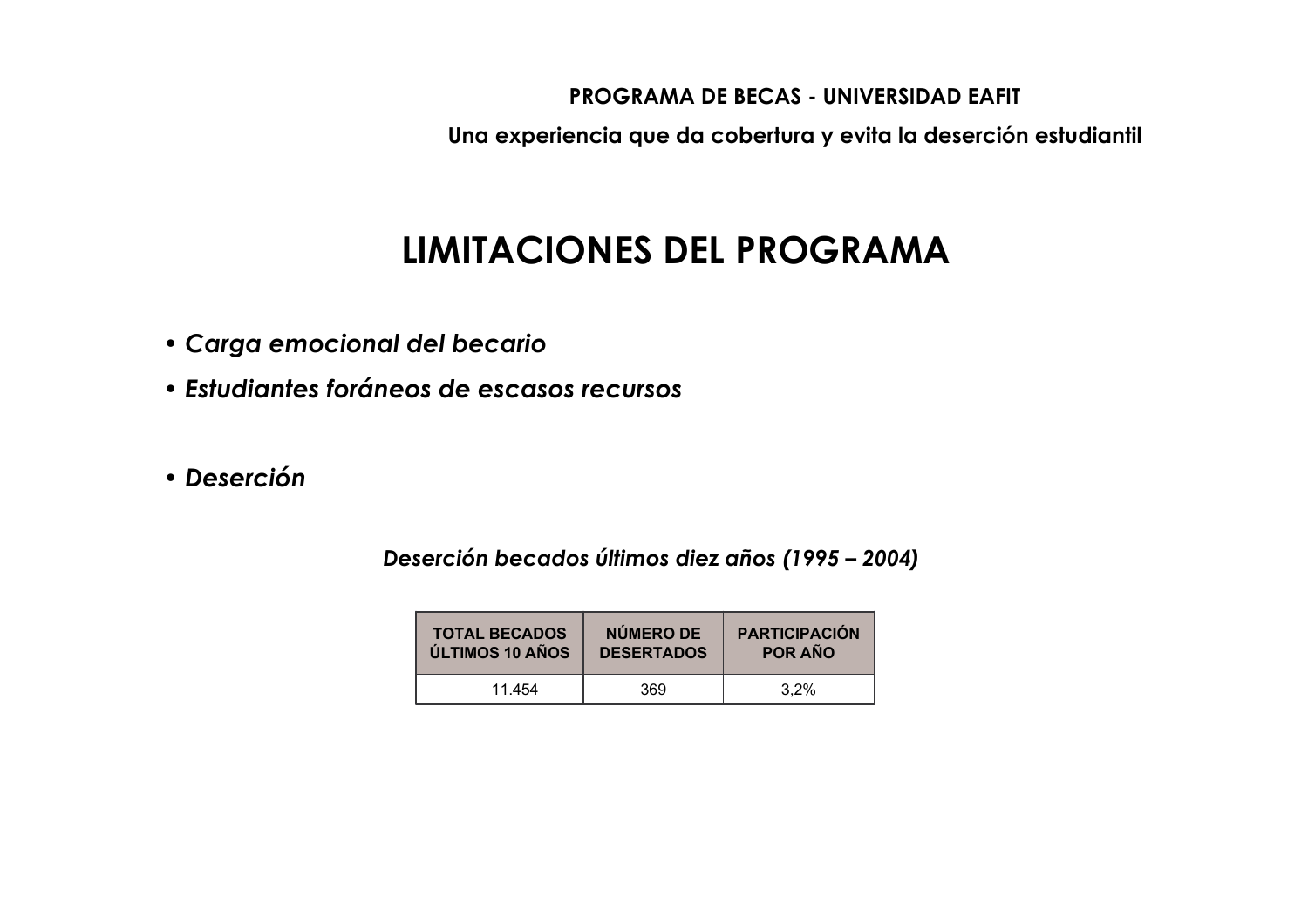Una experiencia que da cobertura y evita la deserción estudiantil

# EVALUACIÓN CUALITATIVA

### Semestre de práctica estudiantil

#### • Acogida de los estudiantes en el medio empresarial nacional e internacional

#### En Colombia:

Bolten Ltda, Barranquilla, Suramericana de Seguros, Procter & Gamble, Bogotá, Flouutite Andercol, Municipio de Girardota, Rioclaro, Haceb, Coldeplast, Unysis, Leonisa, Bancafé, Edatel, ISA, Coltefinanciera, Empresas Públicas, Banco de la República, Universidad EAFIT, Ecopetrol – Bogota, Bancafe-Bogota, Industrías Ovelma S.A., Pragma Software, Cerromatoso, Price Water House, Arthur Andersen, Consejería de Paz de Antioquia, EADE, ENKA de Colombia, Bolsa de Valores, Conconcreto.

#### En el exterior:

Universidad de Rutgers, New Jersey. Center for Advanced Information Processing, USA. Interworld Freight, USA, En Hope cove, Devon - Inglaterra, Leather Center - USA, Zardoya Otis, España, Interworld Freight, Miami, American Standard Testing and Consulting Laboratories en Nueva York.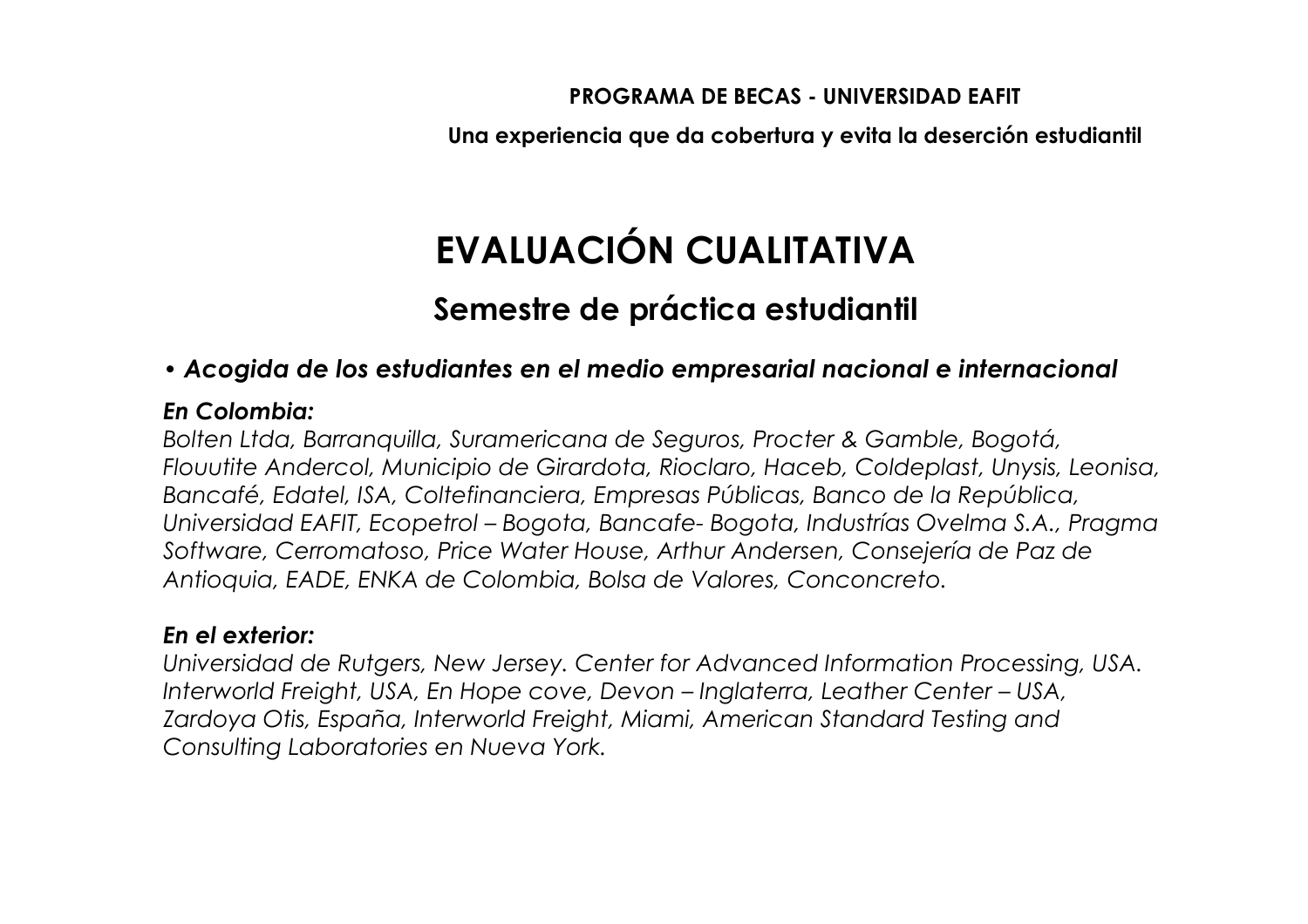Una experiencia que da cobertura y evita la deserción estudiantil

# EVALUACIÓN CUALITATIVA

### Entidades donde laboral algunos egresados becados

#### • En Colombia:

Suramericana de Seguros, Procter & Gamble, Unysis, Leonisa, Bancafé, Edatel, ISA, Coltefinanciera, Empresas Públicas de Medellín, Universidad EAFIT, Pragma Software, Price Water House, Arthur Andersen, PSL software, Prebel, Orbitel, Municipio de Medellín, Empresas Varias, INDER, Auditores KAPMG, DELOITTE & TOUCHE, Bancolombia, CONAVI, IBM, Incubadora de empresas

#### • En el exterior:

Organización de Estados Americanos, American Leather – USA, KRAFT Foods, USA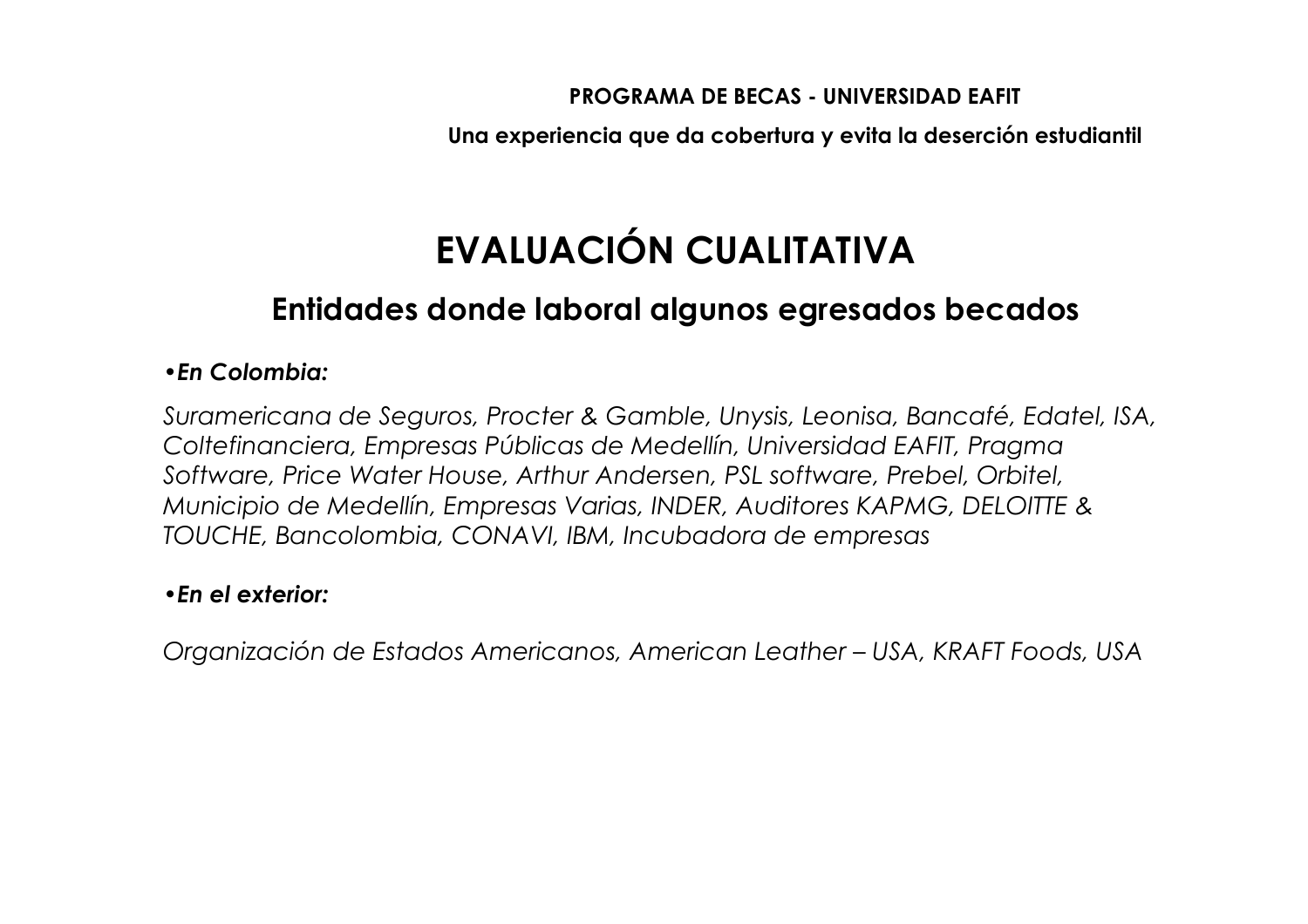Una experiencia que da cobertura y evita la deserción estudiantil

# EVALUACIÓN CUALITATIVA

- Mejora en la calidad de vida del grupo familiar
- Reconocimientos y distinciones de los becarios
- Acogida de los estudiantes en el medio empresarial nacional e internacional